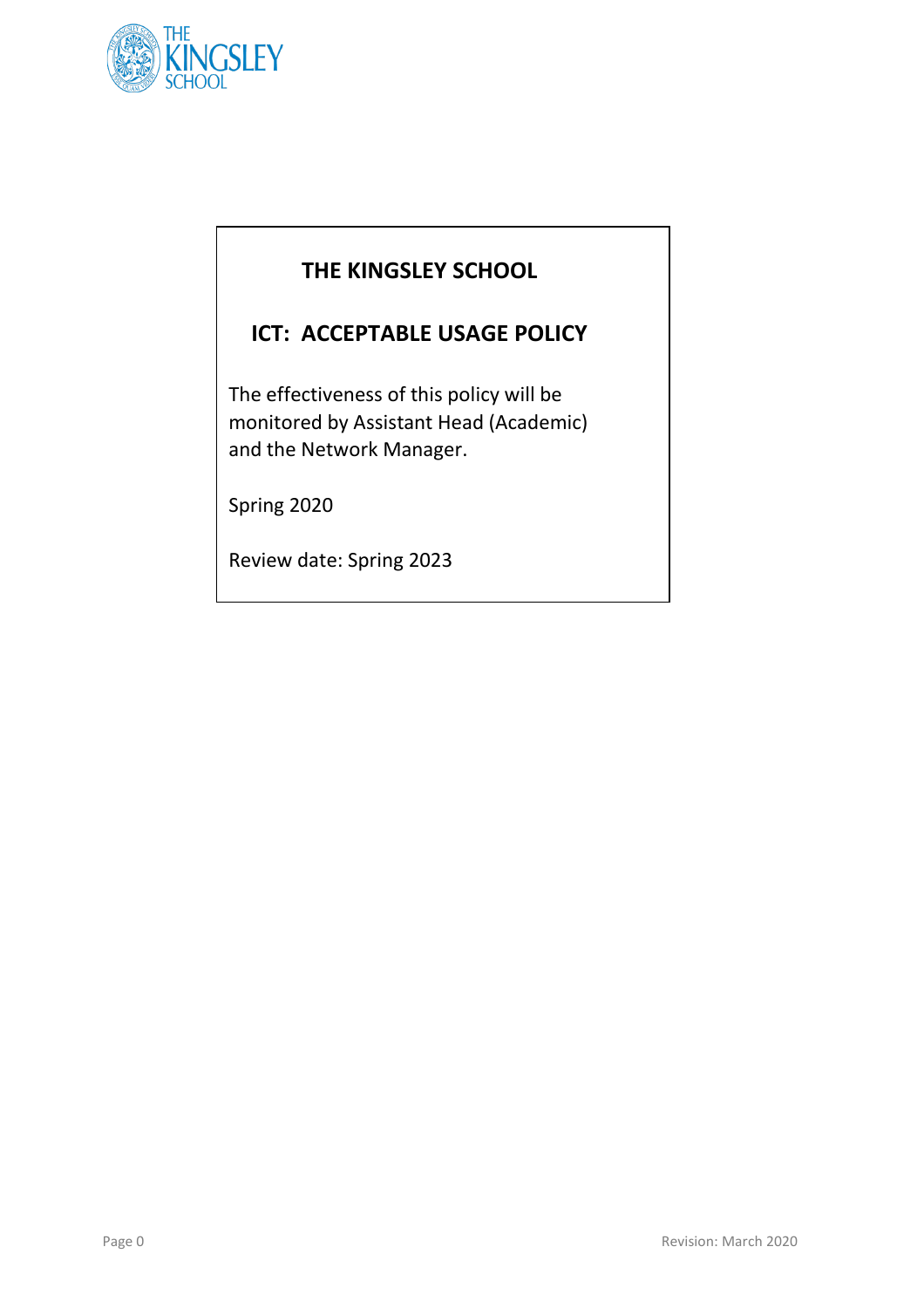



### **KINGSLEY ICT: ACCEPTABLE USAGE POLICY**

This policy applies to all students, staff, and school visitors. Please read this document carefully before making use of the school's ICT systems. By using the ICT systems **you agree** to do so in accordance with the terms set out in this policy.

#### **KINGSLEY ICT**

Users are encouraged to make use of the school's ICT facilities for educational purposes. While doing so users are expected to act responsibly and to show consideration to others at all times.

Students, staff, & school visitors may access the school's ICT resources by making use of the ICT rooms, the LRC, and the wireless networks.

School staff may also access the school's ICT system resources by using staff dedicated PCs, while both staff & students can access the system from outside school by navigating to following webpages:

remote.kingsleyschool.co.uk or mail.kingsleyschool.co.uk

#### **USE OF TECHNOLOGY**

Technology that can be used to store, transmit or manipulate data, such as laptops, smartphones, or USB media should be used responsibly and in accordance with this ICT Acceptable Usage Policy, even when not used with school equipment.

#### **ACCOUNT SECURITY**

Users are responsible for the protection of their own network account and should not divulge passwords to anybody. Passwords must conform to a minimum length of 5 characters and not be easy to guess. Users should not logon to or use any account other than their own and should logoff when leaving a workstation, even for just a short period of time.

#### **USE OF ICT FACILITIES**

It is not acceptable to:

- Attempt to download, store or install software on to school computers
- Attempt to introduce a virus or malicious code to the network
- Attempt to bypass any security measures
- Attempt to access another user's account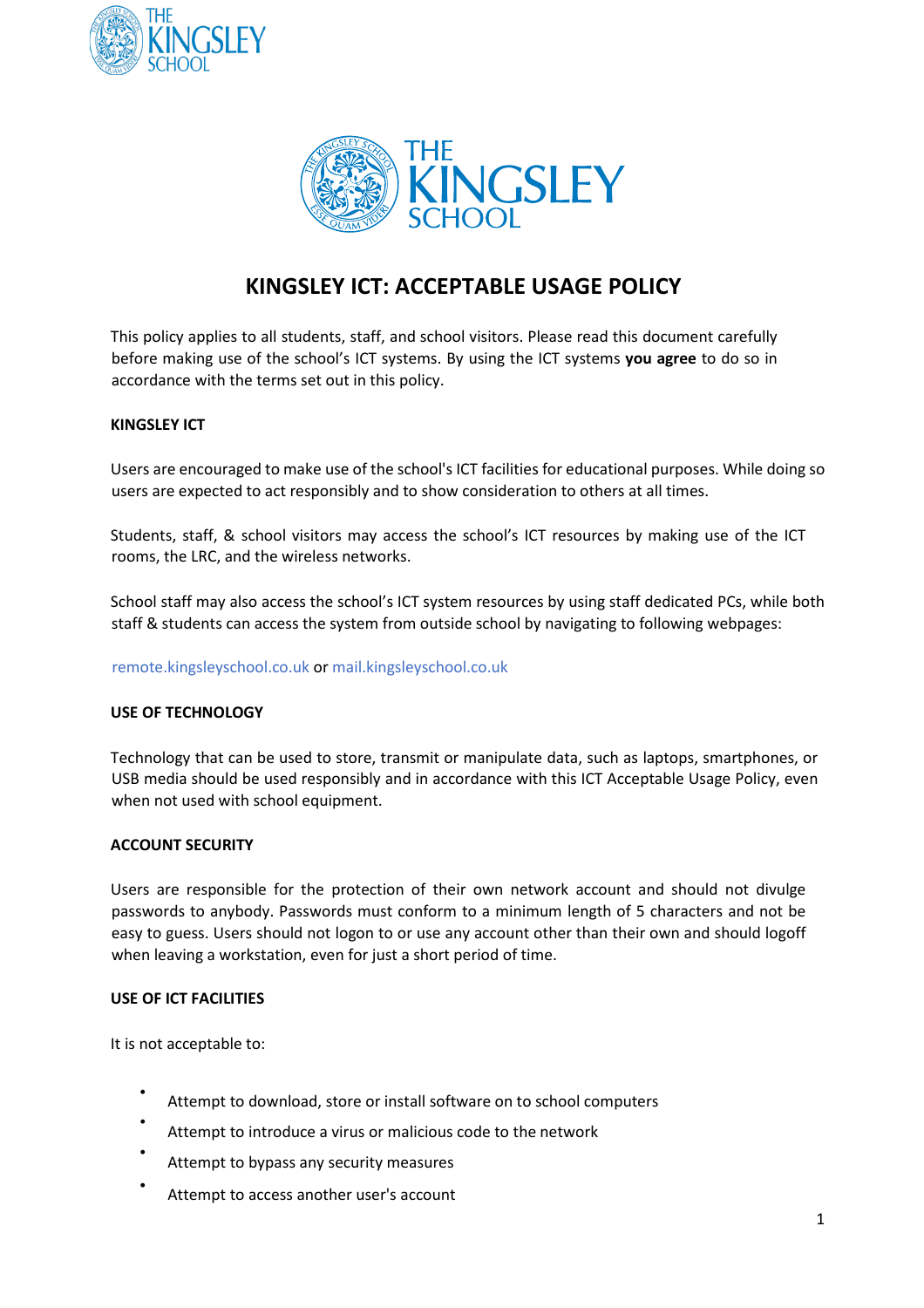

- Attempt to gain access to an unauthorised area or system
- Attempt to use any form of hacking
- Access, download, create, store or transmit material that: is indecent or obscene, could cause annoyance or offence or anxiety to others, infringes copyright or is unlawful, brings the name of the school in to disrepute.
- Engage in activities that waste technical support time and resources

### **INTERNET ACCESS**

The school's internet service is filtered to prevent access to inappropriate content and to maintain the integrity of the school's ICT systems. Users should be aware that the school logs all Internet use.

The use of public chat or instant messaging (IM) facilities is not permitted.

Users should not copy and use material from the Internet to gain an unfair advantage in their studies, for example in coursework. Such actions may lead to disqualification by examination boards. Users should ensure that they are not breaking copyright restrictions when copying and using material from the Internet.

#### **EMAIL**

Automated software scans all email and removes content that could compromise the integrity of the ICT systems or contain unsuitable / offensive content.

Pupils are not allowed to use email during lessons, unless the teacher for that lesson has permitted its use. If a user receives an email from an unknown person that is offensive or upsetting, they should report it to a member of the ICT Department or other appropriate member of staff immediately. Do not delete the email in question until the matter has been investigated. SPAM email received should be forwarded to ictsupport@kingsleyschool.co.uk

Sending or forwarding chain emails is not acceptable.

Sending or forwarding emails to a large number of recipients is acceptable only for a good reason. Before doing so, students must obtain permission either from a teacher or a member of the ICT Department. Do not open attachments from senders you do not know, or that look suspicious. Users should periodically delete unwanted sent and received emails.

#### **SOCIAL NETWORKING**

The use of social networking (SN) sites is allowed only for staff where there is a business justification for such access privileges. Staff who user SN sites on behalf of the school should exercise caution while doing so at all times, ensuring they do not:

- Follow suspicious links
- Communicate with or accept files from untrustworthy sources
- Post anything that could be perceived as offensive, indecent, or could have a negative impact on the school's reputation
- Post any personal information of any member of staff, student, or other person associated with the school